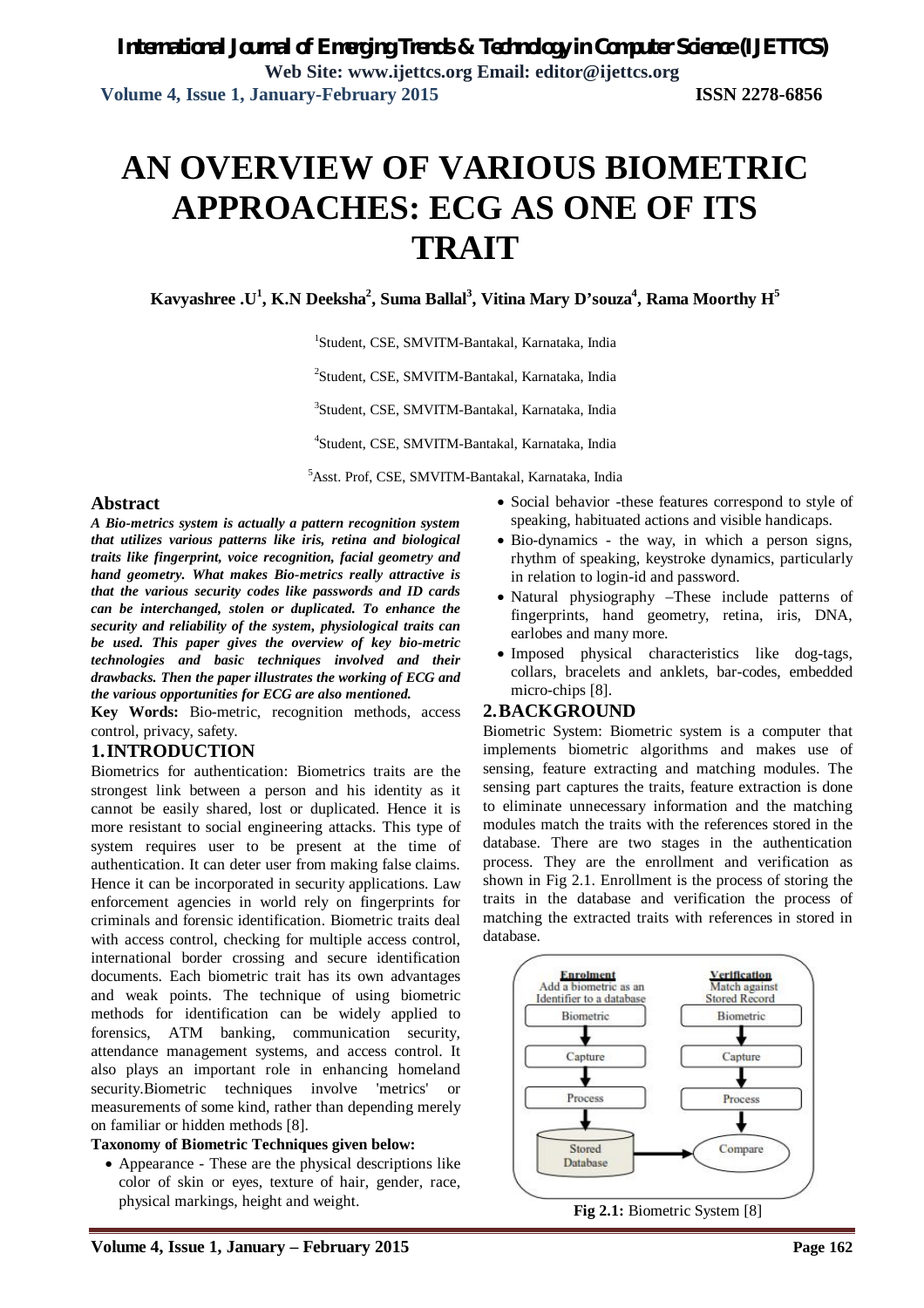# *International Journal of Emerging Trends & Technology in Computer Science (IJETTCS)*

**Web Site: www.ijettcs.org Email: editor@ijettcs.org** 

#### **Volume 4, Issue 1, January-February 2015 ISSN 2278-6856**

#### **Classification of biometric identification systems: Biometrics systems is broadly classified into two types**

- Physical biometrics: It is based on data derived from direct measurements of parts of the human body. Fingerprints, iris, retina, hand geometry and facial recognition are some of the leading physiological biometrics.
- Behavioral characteristics: Identification of the person is based on his unique behavioral characteristics. These characteristics can be voice, speech, signature, and rhythm of typing or an individual's walking style (gait). Even though the behavioral biometrics is dependent on the actions of an individual, it is also influenced by the physical structure of the human body.

### **3.VARIOUS BIOMETRICS APPROACHES**

Following section lists the various Behavioral Biometrics approaches,

#### **Keystroke or Typing Recognition:**

Keystroke dynamics captures the manner or rhythm in which a user types characters on keyboard. The time in which key is pressed is called dwell time and the time interval between "key up" and next "key down" is called as flight time. This timing data is recorded. It is then processed using neural algorithms, which gives us the primary pattern used for future comparisons.

#### **Speaker or Voice Authentication:**

A voice biometric is a numerical representation of the sound, rhythm, and also pattern of an individual's voice. A voice biometric or "voice print," is as unique to an individual as any other biometric methods. Voice authentication is a fairly simple process. To register, a user records the sample of his voice and it is stored in the authenticating system as 'voiceprint'. If the user wishes to access the resource, a sample of their voice is given to the system. A comparison is made

between the input and voiceprint to validate that the right person is given the access to the resource.

Following section lists the various Physical Biometrics approaches,

#### **Fingerprint Identification or Recognition:**

Fingerprint technology is also known as dactyloscopy. It is a technique of identification where comparison is made between two instances of fingerprints to determine whether they are from same sources. This technique requires comparing several features of fingerprints that are found unique for an individual. The ridges and minutia points are unique for an individual. The ridges can be of three types: loop, whirl and arch .Minutia points are specific points on fingerprints which are critical for identification. These features of fingers are captured as an image with help of scanner and is enhanced and converted to a template. The template is encrypted biometric key or mathematical information. The image of the fingerprint is not stored. The algorithm cannot

convert this template back to image. Hence it is difficult to replicate fingerprints. Scientists have discovered that the fingerprints are inherited. It is possible to have a belief that the members of a family share the same fingerprint pattern.

#### **Hand or Finger Geometry Recognition:**

Hand geometry identifies an individual based on the unique features of the hand. The unique features may be length of finger, its thickness, the distance between the finger joints and overall structure of the bone. The system consists of a camera which captures the image of the hand. The necessary features are extracted, processed and stored in the database. These stored templates can be used later for the purpose of verification.

#### **Facial Recognition:**

Face Recognition systems have the ability to identify an individual based on the various features on the face. Human face has several distinguishable features called the nodal points. There are about 80 different nodal points on the face. Some of which are the width of the nose, distance between eyes, length of the jawline, shape of the face based on cheek bones, depth of the eye sockets and many more. The positions of these nodal points are calculated using appropriate algorithms like PCA and LDA. The emerging trend in face recognition is 3D face recognition systems which have better levels of accuracy when compared to the older systems.

#### **4. DRAWBACKS OF VARIOUS APPROACHES**

Drawbacks of various biometric systems are given below:

**Fingerprint:** 

Injuries, traumas, wounds or cuts can make the fingerprint reading unidentifiable. Distortions due to grease, dirt or contamination on finger tips have the chances of the identification to be rejected. Today's scanners are still not able to differentiate between real and fake fingerprints. Fake fingerprints can be tricked using gelatinized molds over real finger

#### **Facial recognition:**

Pose variations, ageing are still the limiting factors to identify the person using face recognition. Use of 2D scanners can't handle pose variations and are sensitive to variations in light and shadows. The use of 3D scanners eliminates these limitations but is expensive and has time constraints.

#### **Voice recognition:**

These systems are susceptible to error in the presence of noise and external sounds. The distance of the microphone from the user also affects the accuracy rates. Prerecorded voice can be used for malicious access. These systems take time to adjust to the voice of an individual and require large amount of memory to store voice files.

#### **Iris and retinal recognition:**

The distance of the person from the camera affects the performance of the system. Errors might occur due to reflection caused by spectacles, eyelashes or lenses.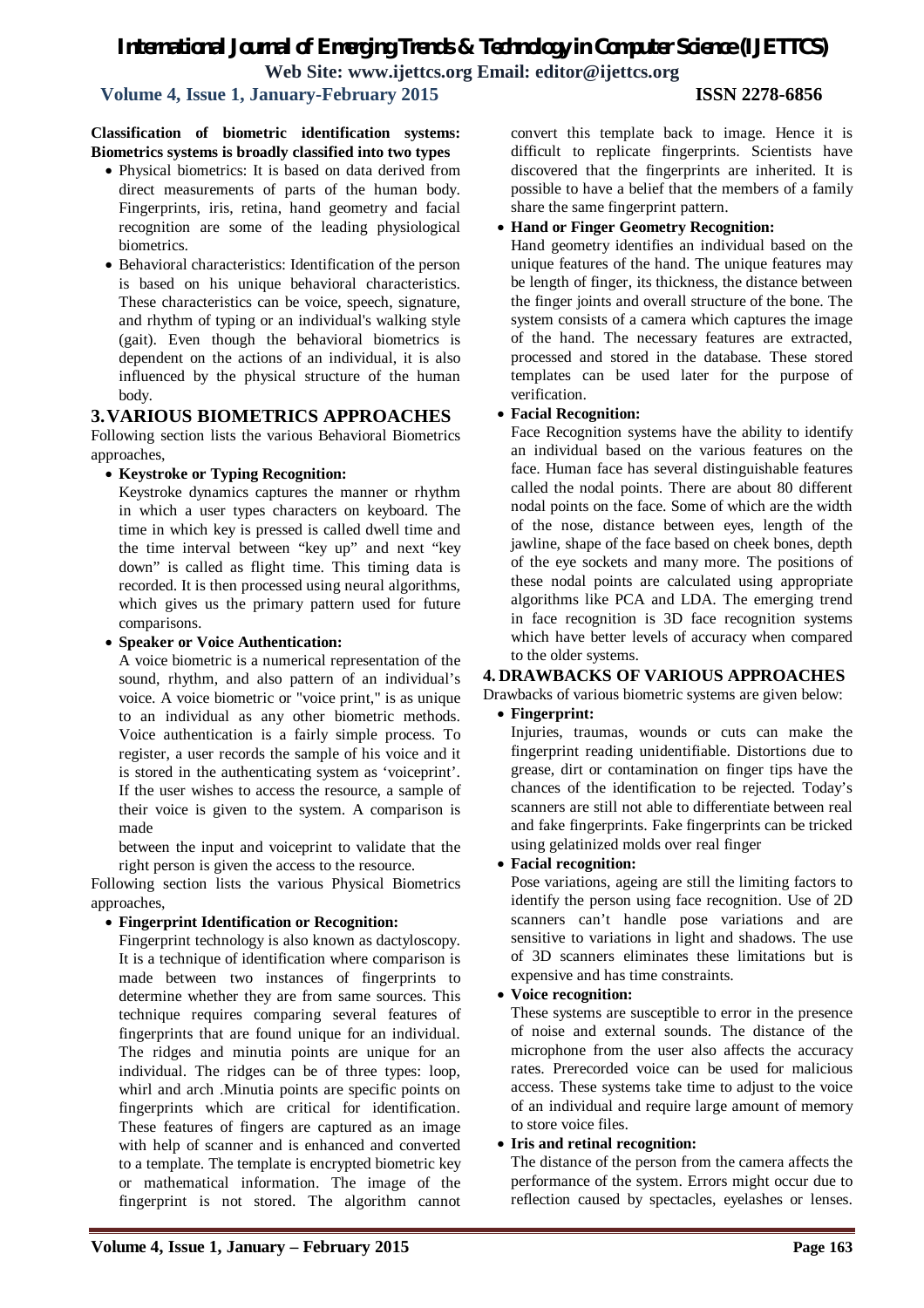# *International Journal of Emerging Trends & Technology in Computer Science (IJETTCS)* **Web Site: www.ijettcs.org Email: editor@ijettcs.org**

### **Volume 4, Issue 1, January-February 2015 ISSN 2278-6856**

During the scanning process the person is required to remain still. The equipment used is expensive.

**Hand geometry based recognition:** 

Complications might arise when used with certain populations. There can be a perception of bio- hazard due to spread of potential germs. Possible changes to the shape of hands s can cause failure of the system.

#### **Signature**

These kinds of systems have the limitation factor of inconsistent signature. A person without a constant signature may not be recognized or an individual with muscular illness may face difficulties in proving their identification. The quality of ink and paper may also account for rejections.

#### **Keystroke:**

The major drawback is low accuracy rates due to the varying rhythms of typing. These variations may be due to injury, fatigue, distractions, and mood or due to the side effects of drugs, medications or consumption of alcohol.

#### **DNA recognition:**

As it is a very new technology, may not be very accurate among close relatives and hence less popular in public. Requires time to process and establish identity. Requires expensive equipment for processing and analyzing the samples.

#### **5.ECG AS BIOMETRIC TRAIT**

ECG based biometric is a recent topic for research. The ECG record is a graphical record of electrical impulses of heart. Electrical activity of the heart is represented by ECG signal. Capturing the ECG signal without the cooperation from the person is a difficult task. Hence cannot be copied easily to provide fake identity. One of the most important strengths of ECG is that it accounts for the vitality of a person. Hence it requires that the person has to be necessarily present at the time of authentication.

All these factors assure better security when compared to other biometric traits which were discussed earlier. Hence ECG can become the most promising biometrics in the near future.

**Description of ECG waveforms:** The ECG is characterized by five different segments of the waveform: the P, Q, R, S and T Waves. [9] The analysis of each segment gives information about different events of the cardiac cycle as shown in fig 5.1.

**P-wave:** It is a small voltage deflection caused due to atrial depolarization.

**QRS-complex:** It is the largest amplitude portion of ECG. It is caused to the currents generated in ventricular depolarization. It is made of three closely related waves: Q wave, R wave and the S wave.

**T-Wave:** It represents ventricular repolarization.

**P-Q interval:** It is the time interval between the beginning of P wave and the beginning of QRS complex.



#### **Fig 5.1** ECG cycle with different segments **Features that make ECG unique:**

ECG is unique as the morphology and the amplitudes of the cardiac cycle are dependent on the size, shape and position of the heart. The most variable factor of heart is the heartbeat. The normal heart beat of a person is around 60-80 beats/min. This may rise to 200beats/min under pressure or excitement. This variation may reduce the diastole duration and ventricular depolarization. It may also cause the attenuation of the R wave amplitude. But the duration of QRS complex does not vary significantly.

Generally the raw ECG signal is contaminated by noise and hence requires preprocessing to remove the disturbances. Once preprocessing is done, Feature has to be extracted for the purpose of authentication. The features that can be extracted are:

**Angle features:** The angle between PQR, QRS and RST in the ECG signal can be used.

**Interval features:** The time interval between two R peaks can also be used as one of the features. The others are the time difference between a peak and a valley or between two peaks or two valleys.

**Amplitude features:** The difference between the amplitudes of two peaks or two valleys or one peak and a valley can be the features extracted for authentication.

The feature to be extracted has to be selected carefully based on feasibility, consistency and accuracy rates. The angle and interval features are not constant .This because of the fact of the heart beat rate changes from a child to an adult. Hence these features are not suitable. But the amplitude features do not change with age and remain almost constant. Hence the amplitude features may be more suitable for the purpose of authentication.

### **6. APPLICATIONS OF ECG AS A BIOMETRIC TRAIT**

We have listed following areas where we can have an authentication process via. ECG.

- In attendance management systems usually ID cards are used for validating the presence of an individual. It is possible for a person to forget his ID at home but very unlikely to forget his heart at home. It is also difficult to make proxy attendance using ECG.
- In e-voting machines, ECG can be used as key factor of single vote. A person can cast single vote. Addition